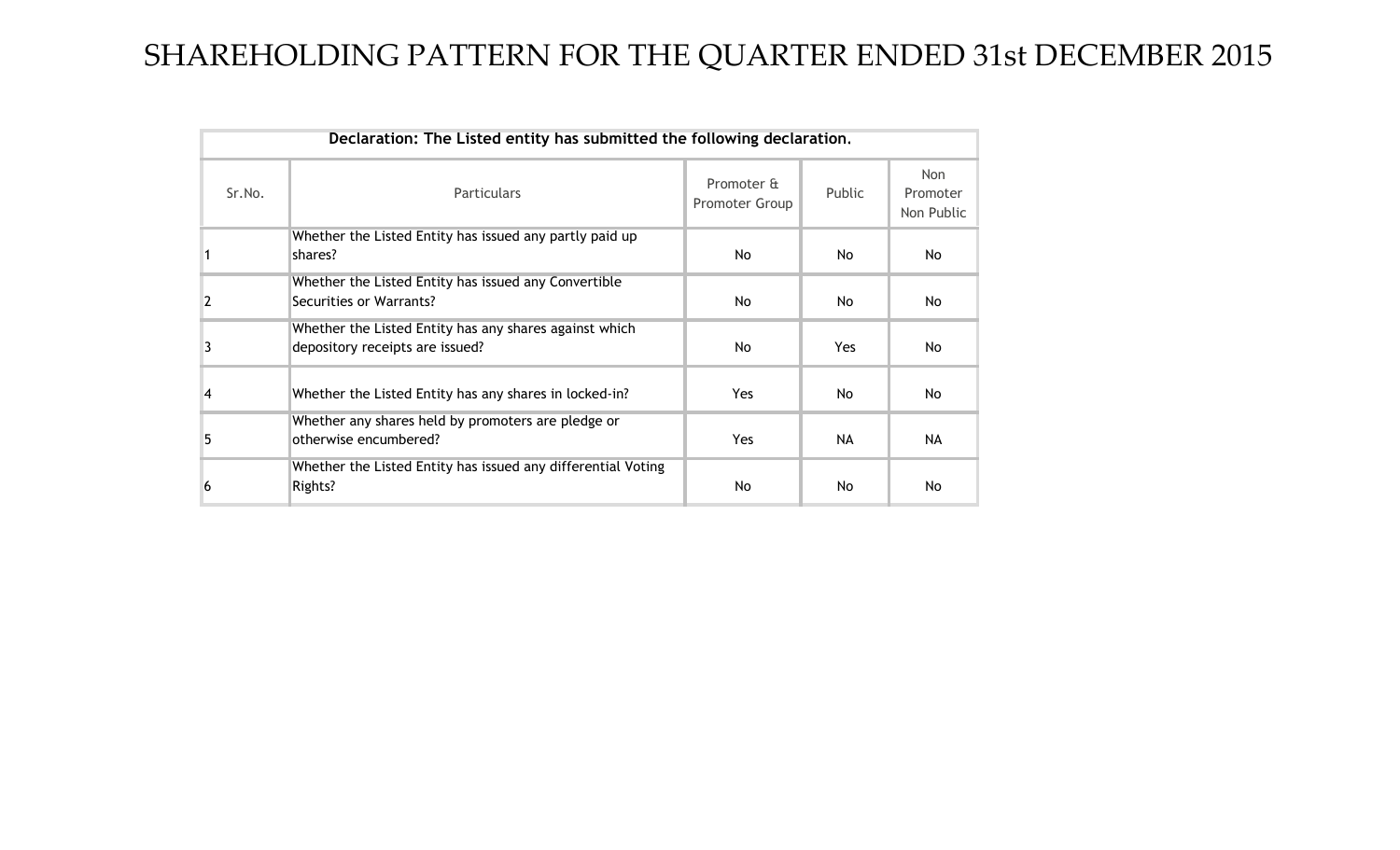|                |                                |                         |                 |                                                                                                |                                      |                                     |                                                                                                                     |                     |                | Table I - Summary Statement holding of specified securities |                                                          |                                                                                                                  |                                                                                                                                                              |               |                                   |                                                     |                                                                  |                |
|----------------|--------------------------------|-------------------------|-----------------|------------------------------------------------------------------------------------------------|--------------------------------------|-------------------------------------|---------------------------------------------------------------------------------------------------------------------|---------------------|----------------|-------------------------------------------------------------|----------------------------------------------------------|------------------------------------------------------------------------------------------------------------------|--------------------------------------------------------------------------------------------------------------------------------------------------------------|---------------|-----------------------------------|-----------------------------------------------------|------------------------------------------------------------------|----------------|
| Category       | Category of shareholder        | Nos. of<br>shareholders | paid up<br>held | No. of fully   No. of Partly   No. of shares<br>paid-up<br>equity shares equity shares<br>held | underlying<br>Depository<br>Receipts | Total nos.<br>shares held           | Shareholding<br>as a % of<br>total no. of<br>shares<br>(calculated<br>as per SCRR,<br>1957) As a %<br>of $(A+B+C2)$ |                     |                |                                                             | Number of Voting Rights held in each class of securities | No. of Shares conversion of<br>Underlying<br>Outstanding<br>convertible<br>securities<br>(including<br>Warrants) | Shareholding<br>, as a %<br>assuming full<br>convertible<br>securities (<br>as a<br>percentage<br>of diluted<br>share<br>capital) As a<br>% of<br>$(A+B+C2)$ |               | Number of Locked in shares        | Number of Shares pledged<br>or otherwise encumbered | Number of<br>equity shares<br>held in<br>dematerializ<br>ed form |                |
| $\vert$ (I)    | (11)                           | (III)                   | (IV)            | (V)                                                                                            | $\vert$ (VI)                         | $(VII) =$<br>$( V)+(V)+(V) $ (VIII) |                                                                                                                     | (IX)                |                |                                                             |                                                          | (X)                                                                                                              | $ (X )=$<br>$(VII)+(X)$                                                                                                                                      | $\Vert$ (XII) |                                   | (XIII)                                              |                                                                  | (XIV)          |
|                |                                |                         |                 |                                                                                                |                                      |                                     |                                                                                                                     | No of Voting Rights |                |                                                             | Total as a %<br>of $(A+B+C)$                             |                                                                                                                  |                                                                                                                                                              | No            | As a % of<br>total Shares<br>held | No                                                  | As a % of<br>total Shares<br>held                                |                |
|                |                                |                         |                 |                                                                                                |                                      |                                     |                                                                                                                     | Class X             | <b>Class Y</b> | Total                                                       |                                                          |                                                                                                                  |                                                                                                                                                              | (a)           | (b)                               | (a)                                                 | (b)                                                              |                |
| A              | Promoter & Promoter Group      |                         | 15 104881248    |                                                                                                |                                      | 104881248                           | 51.5                                                                                                                | 104881248           |                | 104881248                                                   | 56.21                                                    |                                                                                                                  |                                                                                                                                                              | 37276700      | 16.89                             | 10044904                                            | 9.58                                                             | 98659794       |
| B              | Public                         |                         | 68688 81692288  |                                                                                                | 17066800                             | 98759088                            | 48.5                                                                                                                | 81692288            |                | 81692288                                                    | 43.79                                                    |                                                                                                                  |                                                                                                                                                              |               |                                   |                                                     |                                                                  | 76803877       |
| C              | Non Promoter- Non Public       |                         | 17066800        |                                                                                                |                                      | 17066800                            | $\Omega$                                                                                                            | n.                  |                | $\Omega$                                                    | $\overline{0}$                                           |                                                                                                                  |                                                                                                                                                              |               | $\Omega$                          |                                                     | $\Omega$                                                         | 17066800       |
| C1             | Shares underlying DRs          |                         | 17066800        |                                                                                                |                                      | 17066800                            | $\Omega$                                                                                                            | $\Omega$            |                | $\Omega$                                                    | $\overline{0}$                                           |                                                                                                                  |                                                                                                                                                              |               | $\Omega$                          |                                                     |                                                                  | 17066800       |
| C <sub>2</sub> | Shares held by Employee Trusts | $\Omega$                | $\overline{0}$  |                                                                                                |                                      | $\Omega$                            | $\Omega$                                                                                                            | $\Omega$            |                | $\Omega$                                                    | $\overline{0}$                                           |                                                                                                                  |                                                                                                                                                              |               | $\Omega$                          |                                                     |                                                                  | $\overline{0}$ |
|                | Total                          |                         | 68704 203640336 |                                                                                                | 17066800                             | 220707136                           | 100                                                                                                                 | 186573536           |                | 186573536                                                   | 100                                                      |                                                                                                                  |                                                                                                                                                              | 37276700      | 16.89                             | 10044904                                            | 9.58                                                             | 192530471      |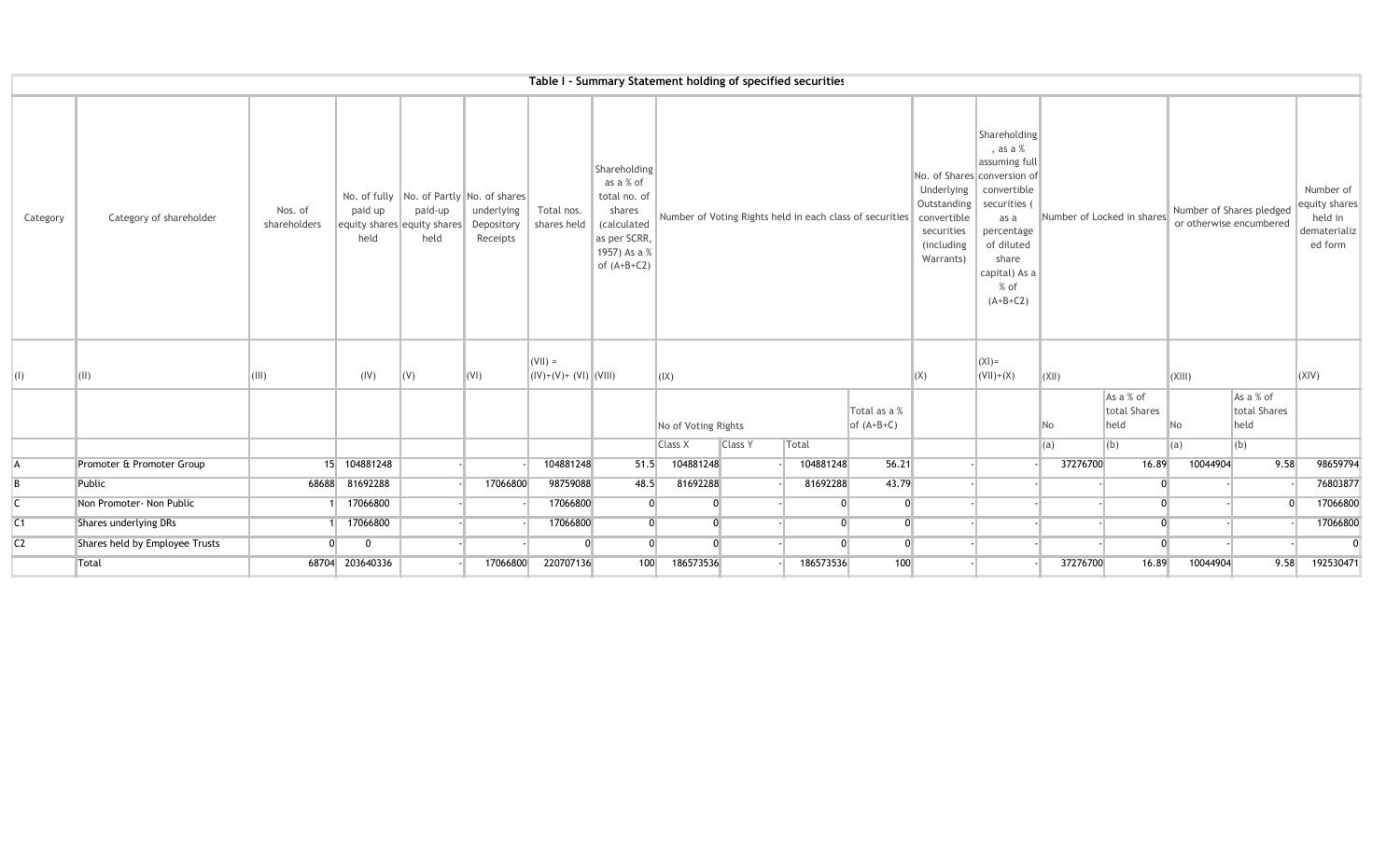|              |                                                                   |      |                          | Table II - Statement showing shareholding pattern of the Promoter and Promoter Group |                                      |                                                       |                                               |                                                                              |                     |                |                                                             |                              |                                                                                   |                                                                                                                                                                                               |                                |                                                              |                                                     |                                                    |                                                                  |
|--------------|-------------------------------------------------------------------|------|--------------------------|--------------------------------------------------------------------------------------|--------------------------------------|-------------------------------------------------------|-----------------------------------------------|------------------------------------------------------------------------------|---------------------|----------------|-------------------------------------------------------------|------------------------------|-----------------------------------------------------------------------------------|-----------------------------------------------------------------------------------------------------------------------------------------------------------------------------------------------|--------------------------------|--------------------------------------------------------------|-----------------------------------------------------|----------------------------------------------------|------------------------------------------------------------------|
| Category     | Category and name of<br>shareholder                               | PAN  | Nos. of                  | No. of fully<br>paid up<br>shareholders equity shares up equity<br>held              | No. of<br>Partly paid<br>shares held | No. of shares<br>underlying<br>Depository<br>Receipts | Total nos.<br>shares held                     | Shareholding<br>% calculated<br>as per SCRR,<br>1957 As a %<br>of $(A+B+C2)$ |                     |                | Number of Voting Rights held in each class of<br>securities |                              | Underlying<br>Outstanding<br>convertible<br>securities<br>(including<br>Warrants) | Shareholding<br>, as a $%$<br>assuming full<br>No. of Shares conversion of<br>convertible<br>securities<br>as a<br>percentage<br>of diluted<br>share<br>capital) As a<br>$%$ of<br>$(A+B+C2)$ | >Number of Locked in<br>shares |                                                              | Number of Shares pledged or<br>otherwise encumbered |                                                    | Number of<br>equity shares<br>held in<br>dematerialize<br>d form |
|              | $\vert$ (I)                                                       | (II) | (III)                    | (IV)                                                                                 | (V)                                  | (VI)                                                  | $(VII) =$<br>$\  ( V)+(V)+(V)  \,   (V  ) \ $ |                                                                              | $\vert$ (IX)        |                |                                                             |                              | (X)                                                                               | $(XI)$ =<br>$\vert$ (VII)+(X)                                                                                                                                                                 | $\vert$ (XII)                  |                                                              | (XIII)                                              |                                                    | (XIV)                                                            |
|              |                                                                   |      |                          |                                                                                      |                                      |                                                       |                                               |                                                                              | No of Voting Rights |                |                                                             | Total as a %<br>$of (A+B+C)$ |                                                                                   |                                                                                                                                                                                               | No.                            | As a % of<br>total<br><b>Shares</b><br>held(% of<br>$A+B+C2$ | No.                                                 | As a % of<br>total Shares<br>held(% of<br>$A+B+C2$ |                                                                  |
|              |                                                                   |      |                          |                                                                                      |                                      |                                                       |                                               |                                                                              | Class X             | <b>Class Y</b> | Total                                                       |                              |                                                                                   |                                                                                                                                                                                               | (a)                            | (b)                                                          | (a)                                                 | (b)                                                |                                                                  |
|              | Indian                                                            |      | $\overline{0}$           | $\Omega$                                                                             |                                      |                                                       | 0                                             | $\Omega$                                                                     | $\overline{0}$      |                | $\overline{0}$                                              | $\Omega$                     |                                                                                   |                                                                                                                                                                                               | $\Omega$                       | $\Omega$                                                     | $\overline{0}$                                      | $\overline{0}$                                     | $\Omega$                                                         |
|              | Individuals/Hindu undivided<br>Family                             |      | $\overline{2}$           | 45450                                                                                |                                      |                                                       | 45450                                         | 0.02                                                                         | 45450               |                | 45450                                                       | 0.02                         |                                                                                   |                                                                                                                                                                                               | $\Omega$                       | 0                                                            | 0                                                   | $\overline{0}$                                     | 45450                                                            |
|              | DR A C MUTHIAH                                                    |      | $\overline{\phantom{a}}$ | 45405                                                                                |                                      |                                                       | 45405                                         | 0.02                                                                         | 45405               |                | 45405                                                       | 0.02                         |                                                                                   |                                                                                                                                                                                               | $\overline{0}$                 | $\Omega$                                                     | $\Omega$                                            | $\overline{0}$                                     | 45405                                                            |
|              | <b>ASHWIN C MUTHIAH</b>                                           |      | $\sim$                   | 45                                                                                   |                                      |                                                       | 45                                            | $\overline{0}$                                                               | 45                  |                | 45                                                          | $\overline{0}$               |                                                                                   |                                                                                                                                                                                               | $\overline{0}$                 | $\Omega$                                                     | $\overline{0}$                                      | $\Omega$                                           | 45                                                               |
| b            | Central Government/ State<br>Government(s)                        |      | $\overline{1}$           | 8840000                                                                              |                                      |                                                       | 8840000                                       | 4.34                                                                         | 8840000             |                | 8840000                                                     | 4.74                         |                                                                                   |                                                                                                                                                                                               | $\Omega$                       | $\Omega$                                                     | $\Omega$                                            | $\overline{0}$                                     | 8840000                                                          |
|              | TAMILNADU INDUSTRIAL<br>DEVELOPMENT CORPORATION<br><b>LIMITED</b> |      | $\sim$                   | 8840000                                                                              |                                      |                                                       | 8840000                                       | 4.34                                                                         | 8840000             |                | 8840000                                                     | 4.74                         |                                                                                   |                                                                                                                                                                                               |                                |                                                              | U                                                   | $\Omega$                                           | 8840000                                                          |
| $\mathsf{C}$ | Financial Institutions/ Banks                                     |      | $\overline{0}$           | $\overline{0}$                                                                       |                                      |                                                       | $\mathbf{0}$                                  | $\overline{0}$                                                               | $\overline{0}$      |                | $\overline{0}$                                              | $\overline{0}$               |                                                                                   |                                                                                                                                                                                               | $\Omega$                       | $\overline{0}$                                               | $\overline{0}$                                      | $\overline{0}$                                     | $\boldsymbol{0}$                                                 |
| d            | Any Other (specify)                                               |      | 9                        | 77081023                                                                             |                                      |                                                       | 77081023                                      | 37.85                                                                        | 77081023            |                | 77081023                                                    | 41.31                        |                                                                                   |                                                                                                                                                                                               | 37276700                       | 16.89                                                        | 10044904                                            | 13.03                                              | 70859569                                                         |
|              | SICAGEN INDIA LIMITED                                             |      | $\overline{\phantom{a}}$ | 6840949                                                                              |                                      |                                                       | 6840949                                       | 3.36                                                                         | 6840949             |                | 6840949                                                     | 3.67                         |                                                                                   |                                                                                                                                                                                               | $\overline{0}$                 | $\overline{0}$                                               | 5811054                                             | 84.95                                              | 4853345                                                          |
|              | SOUTH INDIA HOUSE ESTATES &<br>PROPERTIES LIMITED                 |      |                          | 1810450                                                                              |                                      |                                                       | 1810450                                       | 0.89                                                                         | 1810450             |                | 1810450                                                     | 0.97                         |                                                                                   |                                                                                                                                                                                               |                                | $\Omega$                                                     | 1810450                                             | 100                                                | $\Omega$                                                         |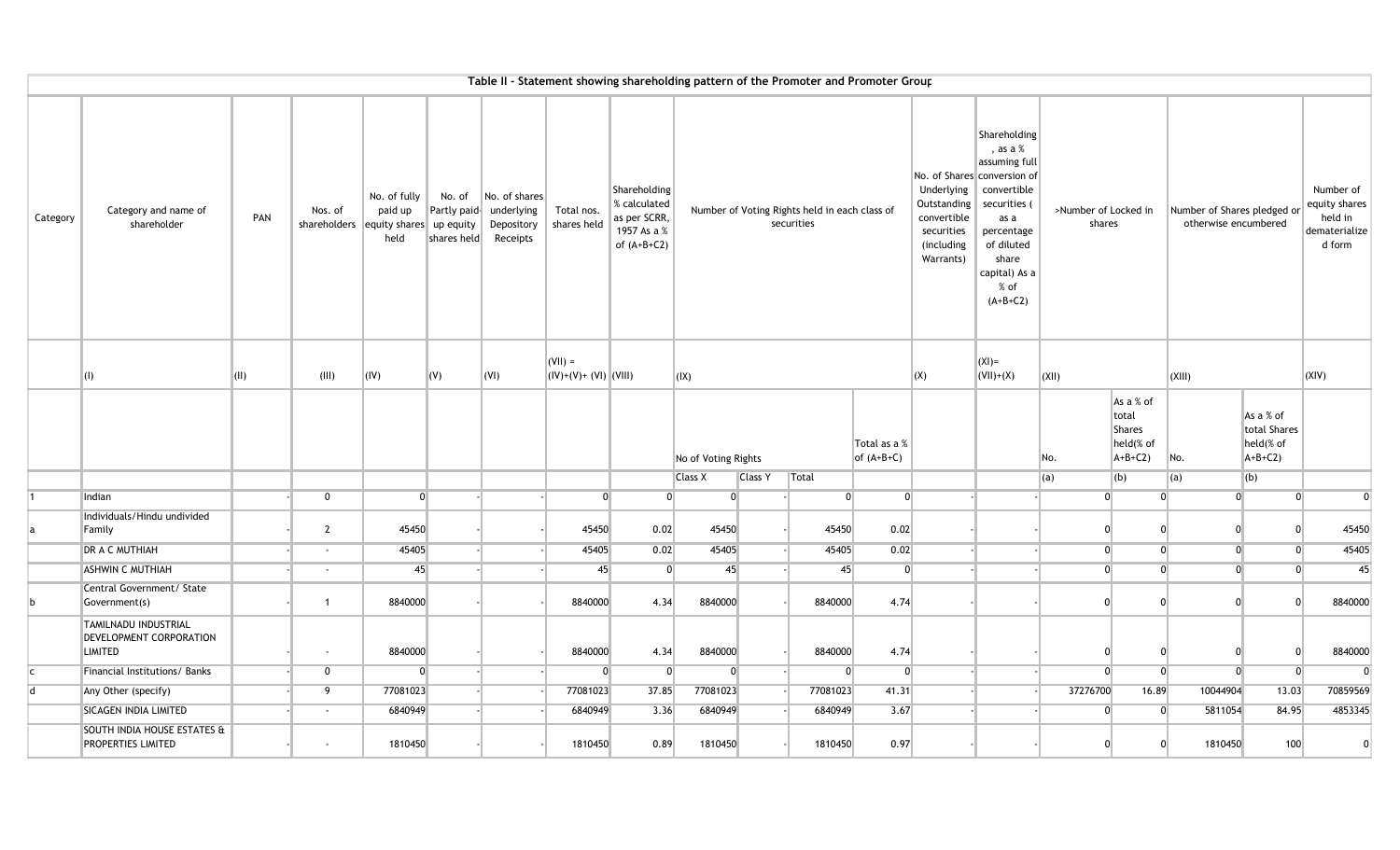|                | <b>SOUTH INDIA TRAVELS PVT LTD</b>                                           |                          | 208985    |  | 208985    | 0.1      | 208985    | 208985    | 0.11  |  |          |          |          | $\Omega$       | 208985   |
|----------------|------------------------------------------------------------------------------|--------------------------|-----------|--|-----------|----------|-----------|-----------|-------|--|----------|----------|----------|----------------|----------|
|                | <b>SPIC GROUP COMPANIES</b><br><b>EMPLOYEES WELFARE</b><br><b>FOUNDATION</b> |                          | 240460    |  | 240460    | 0.12     | 240460    | 240460    | 0.13  |  |          |          |          | $\Omega$       | 240460   |
|                |                                                                              | $\overline{\phantom{a}}$ |           |  |           |          |           |           |       |  |          |          |          |                |          |
|                | <b>LOTUS FERTILISERS LIMITED</b>                                             | $\overline{\phantom{a}}$ | 27995454  |  | 27995454  | 13.75    | 27995454  | 27995454  | 15.01 |  |          |          |          | $\Omega$       | 27995454 |
|                | <b>SPIC OFFICERS AND STAFF</b><br><b>WELFARE FOUNDATION</b>                  | $\overline{\phantom{a}}$ | 150550    |  | 150550    | 0.07     | 150550    | 150550    | 0.08  |  |          |          |          | $\Omega$       | 150550   |
|                | AMI HOLDINGS PVT LTD                                                         | $\overline{\phantom{a}}$ | 37276700  |  | 37276700  | 18.31    | 37276700  | 37276700  | 19.98 |  | 37276700 | 16.89    | $\Omega$ | $\overline{0}$ | 37276700 |
|                | <b>ACM EDUCATION FOUNDATION</b>                                              | $\overline{\phantom{a}}$ | 134075    |  | 134075    | 0.07     | 134075    | 134075    | 0.07  |  |          |          |          | $\Omega$       | 134075   |
|                | <b>GOLD NEST TRADING CO LTD</b>                                              | $\overline{\phantom{a}}$ | 2423400   |  | 2423400   | 1.19     | 2423400   | 2423400   | 1.3   |  |          | $\Omega$ | 2423400  | 100            | $\Omega$ |
|                | Sub-Total (A)(1)                                                             | 12                       | 85966473  |  | 85966473  | 42.21    | 85966473  | 85966473  | 46.07 |  | 37276700 | 16.89    | 10044904 | 13.03          | 79745019 |
| $\overline{2}$ | Foreign                                                                      | 0                        |           |  |           | $\Omega$ | $\Omega$  |           |       |  |          | $\Omega$ | $\Omega$ | $\Omega$       |          |
|                | Individuals (Non-Resident<br>Individuals/ Foreign Individuals)               | $\overline{0}$           |           |  |           |          |           |           |       |  |          |          |          |                |          |
| h              | Government                                                                   | $\Omega$                 |           |  |           | $\Omega$ |           |           |       |  |          |          |          | $\Omega$       |          |
|                | Institutions                                                                 | $\Omega$                 |           |  |           | $\Omega$ | $\Omega$  |           |       |  |          |          |          | $\Omega$       |          |
|                | Foreign Portfolio Investor                                                   | $\Omega$                 |           |  |           | $\Omega$ |           |           |       |  |          |          |          | $\Omega$       |          |
| $\epsilon$     | Any Other (specify)                                                          | $\overline{3}$           | 18914775  |  | 18914775  | 9.29     | 18914775  | 18914775  | 10.14 |  |          |          | $\Omega$ | $\Omega$       | 18914775 |
|                | <b>DARNOLLY INVESTMENTS</b><br><b>LIMITED</b>                                | $\overline{\phantom{a}}$ | 1322000   |  | 1322000   | 0.65     | 1322000   | 1322000   | 0.71  |  |          |          |          | $\Omega$       | 1322000  |
|                | <b>RANFORD INVESTMENTS LIMITED</b>                                           | $\overline{\phantom{a}}$ | 1910000   |  | 1910000   | 0.94     | 1910000   | 1910000   | 1.02  |  |          |          |          | $\Omega$       | 1910000  |
|                | <b>FICON HOLDINGS LIMITED</b>                                                | $\overline{\phantom{a}}$ | 15682775  |  | 15682775  | 7.7      | 15682775  | 15682775  | 8.41  |  |          |          |          | $\Omega$       | 15682775 |
|                | Sub-Total (A)(2)                                                             | -3                       | 18914775  |  | 18914775  | 9.29     | 18914775  | 18914775  | 10.14 |  |          |          |          | $\Omega$       | 18914775 |
|                | Total Shareholding of Promoter<br>and Promoter Group (A)=<br>$(A)(1)+(A)(2)$ | 15                       | 104881248 |  | 104881248 | 51.5     | 104881248 | 104881248 | 56.21 |  | 37276700 | 16.89    | 10044904 | 13.03          | 98659794 |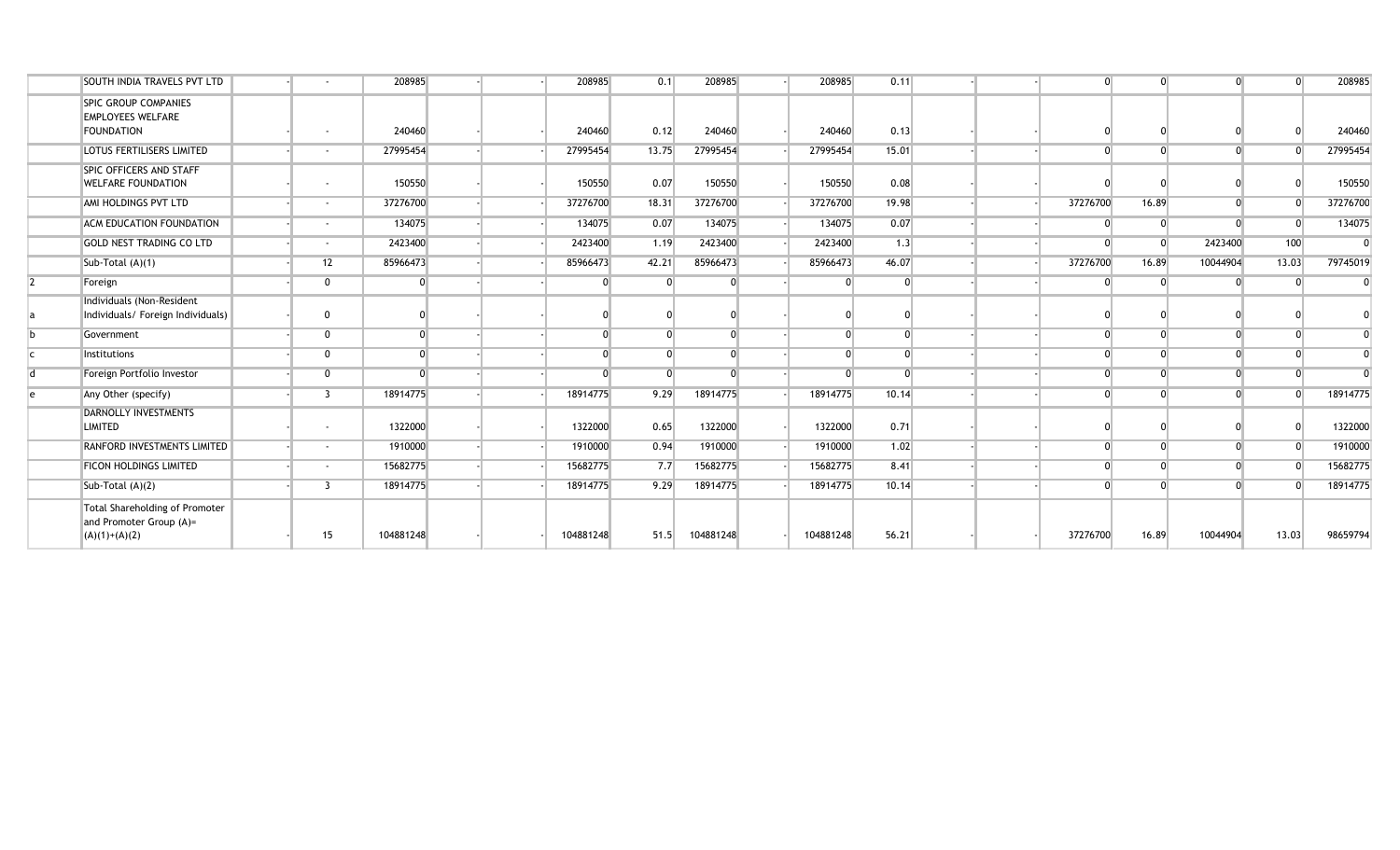|            | Table III - Statement showing shareholding pattern of the Public shareholder |              |                                                     |                 |                 |                                                                                  |                                     |                                                                              |                     |                 |                                                             |                                   |                                                                                   |                                                                                                                                                                                                 |       |                                                              |                |                                                     |                                                                  |
|------------|------------------------------------------------------------------------------|--------------|-----------------------------------------------------|-----------------|-----------------|----------------------------------------------------------------------------------|-------------------------------------|------------------------------------------------------------------------------|---------------------|-----------------|-------------------------------------------------------------|-----------------------------------|-----------------------------------------------------------------------------------|-------------------------------------------------------------------------------------------------------------------------------------------------------------------------------------------------|-------|--------------------------------------------------------------|----------------|-----------------------------------------------------|------------------------------------------------------------------|
| Category   | Category and name of shareholder                                             | PAN          | Nos. of<br>shareholders equity shares equity shares | paid up<br>held | paid-up<br>held | No. of fully No. of Partly No. of shares<br>underlying<br>Depository<br>Receipts | Total nos.<br>shares held           | Shareholding<br>% calculated<br>as per SCRR,<br>1957 As a %<br>of $(A+B+C2)$ |                     |                 | Number of Voting Rights held in each class of<br>securities |                                   | Underlying<br>Outstanding<br>convertible<br>securities<br>(including<br>Warrants) | Shareholding<br>, as a $%$<br>assuming full<br>No. of Shares conversion of<br>convertible<br>securities (<br>as a<br>percentage<br>of diluted<br>share<br>capital) As a<br>$%$ of<br>$(A+B+C2)$ |       | Number of Locked in<br>shares                                |                | Number of Shares pledged<br>or otherwise encumbered | Number of<br>equity shares<br>held in<br>dematerializ<br>ed form |
|            | $\vert$ (I)                                                                  | $\vert$ (II) | (III)                                               | (IV)            | (V)             | $\vert$ (VI)                                                                     | $(VII) =$<br>$( V)+(V)+(V) $ (VIII) |                                                                              | (IX)                |                 |                                                             |                                   | (X)                                                                               | $(XI) =$<br>$(VII)+(X)$                                                                                                                                                                         | (XII) |                                                              | $\vert$ (XIII) |                                                     | (XIV)                                                            |
|            |                                                                              |              |                                                     |                 |                 |                                                                                  |                                     |                                                                              | No of Voting Rights |                 |                                                             | Total as a<br>$%$ of<br>$(A+B+C)$ |                                                                                   |                                                                                                                                                                                                 | No.   | As a % of<br>total<br><b>Shares</b><br>held(% of<br>$A+B+C2$ | No.            | As a % of<br>total Shares<br>held(% of<br>$A+B+C2$  |                                                                  |
|            |                                                                              |              |                                                     |                 |                 |                                                                                  |                                     |                                                                              | <b>Class X</b>      | Class Y   Total |                                                             |                                   |                                                                                   |                                                                                                                                                                                                 | (a)   | (b)                                                          | (a)            | (b)                                                 |                                                                  |
|            | Institutions                                                                 |              | $\mathbf{0}$                                        | $\overline{0}$  |                 | $\overline{0}$                                                                   | $\overline{0}$                      | $\Omega$                                                                     | $\overline{0}$      |                 | $\overline{0}$                                              | 0                                 |                                                                                   |                                                                                                                                                                                                 |       |                                                              | $\overline{0}$ | $\Omega$                                            | $\Omega$                                                         |
| <b>a</b>   | Mutual Funds/                                                                |              | 13                                                  | 35695           |                 | $\overline{0}$                                                                   | 35695                               | 0.02                                                                         | 35695               |                 | 35695                                                       | 0.02                              |                                                                                   |                                                                                                                                                                                                 |       | $\overline{0}$                                               |                |                                                     | 25795                                                            |
| b          | Venture Capital Funds                                                        |              | $\mathbf 0$                                         | $\overline{0}$  |                 | $\overline{0}$                                                                   | $\Omega$                            | $\mathbf{0}$                                                                 | $\mathbf{0}$        |                 | $\mathbf{0}$                                                | 0                                 |                                                                                   |                                                                                                                                                                                                 |       | $\overline{0}$                                               |                |                                                     | $\mathbf 0$                                                      |
| $\epsilon$ | Alternate Investment Funds                                                   |              | $\overline{0}$                                      | $\overline{0}$  |                 | $\overline{0}$                                                                   | $\Omega$                            | $\Omega$                                                                     | $\overline{0}$      |                 |                                                             | $\overline{0}$<br>$\overline{0}$  |                                                                                   |                                                                                                                                                                                                 |       | $\overline{0}$                                               |                |                                                     | $\overline{0}$                                                   |
| d          | Foreign Venture Capital Investors                                            |              | $\mathbf 0$                                         | $\overline{0}$  |                 | $\overline{0}$                                                                   | $\overline{0}$                      | $\mathbf{0}$                                                                 | $\overline{0}$      |                 | $\overline{0}$                                              |                                   | 0                                                                                 |                                                                                                                                                                                                 |       | $\overline{0}$                                               |                |                                                     | $\overline{0}$                                                   |
| e          | Foreign Portfolio Investors                                                  |              | 0                                                   | $\overline{0}$  |                 | $\overline{0}$                                                                   | $\Omega$                            | $\overline{0}$                                                               | $\overline{0}$      |                 |                                                             | $\overline{0}$<br>$\overline{0}$  |                                                                                   |                                                                                                                                                                                                 |       | $\overline{0}$                                               |                |                                                     | $\Omega$                                                         |
|            | Financial Institutions/ Banks                                                |              | 26                                                  | 4649712         |                 | $\overline{0}$                                                                   | 4649712                             | 2.28                                                                         | 4649712             |                 | 4649712                                                     | 2.49                              |                                                                                   |                                                                                                                                                                                                 |       | $\overline{0}$                                               |                |                                                     | 3932175                                                          |
| ø          | <b>Insurance Companies</b>                                                   |              | $\mathbf{1}$                                        | 304220          |                 | $\overline{0}$                                                                   | 304220                              | 0.15                                                                         | 304220              |                 | 304220                                                      | 0.16                              |                                                                                   |                                                                                                                                                                                                 |       | $\overline{0}$                                               |                |                                                     | 304220                                                           |
|            | Provident Funds/ Pension Funds                                               |              | $\mathbf 0$                                         | $\overline{0}$  |                 | $\overline{0}$                                                                   | $\mathbf 0$                         | $\overline{0}$                                                               | $\mathbf{0}$        |                 | $\mathbf{0}$                                                | 0                                 |                                                                                   |                                                                                                                                                                                                 |       | $\overline{0}$                                               |                |                                                     | $\mathbf 0$                                                      |
|            | Any Other (specify)                                                          |              | 0                                                   | $\Omega$        |                 | $\overline{0}$                                                                   |                                     | $\overline{0}$                                                               | $\overline{0}$      |                 | $\Omega$                                                    | $\overline{0}$                    |                                                                                   |                                                                                                                                                                                                 |       | $\overline{0}$                                               |                |                                                     | $\Omega$                                                         |
|            | Sub-Total (B)(1)                                                             |              | 40                                                  | 4989627         |                 | $\overline{0}$                                                                   | 4989627                             | 2.45                                                                         | 4989627             |                 | 4989627                                                     | 2.67                              |                                                                                   |                                                                                                                                                                                                 |       | $\overline{0}$                                               |                |                                                     | 4262190                                                          |
|            | Central Government/ State<br>Government(s)/ President of India               |              | $\mathbf 0$                                         |                 |                 | $\Omega$                                                                         |                                     |                                                                              | $\Omega$            |                 | $\Omega$                                                    | $\Omega$                          |                                                                                   |                                                                                                                                                                                                 |       |                                                              |                |                                                     |                                                                  |
|            | Sub-Total (B)(2)                                                             |              | $\mathbf 0$                                         | $\overline{0}$  |                 | $\overline{0}$                                                                   | $\Omega$                            | $\overline{0}$                                                               | $\overline{0}$      |                 |                                                             | $\overline{0}$                    | $\overline{0}$                                                                    |                                                                                                                                                                                                 |       | $\overline{0}$                                               |                |                                                     | $\overline{0}$                                                   |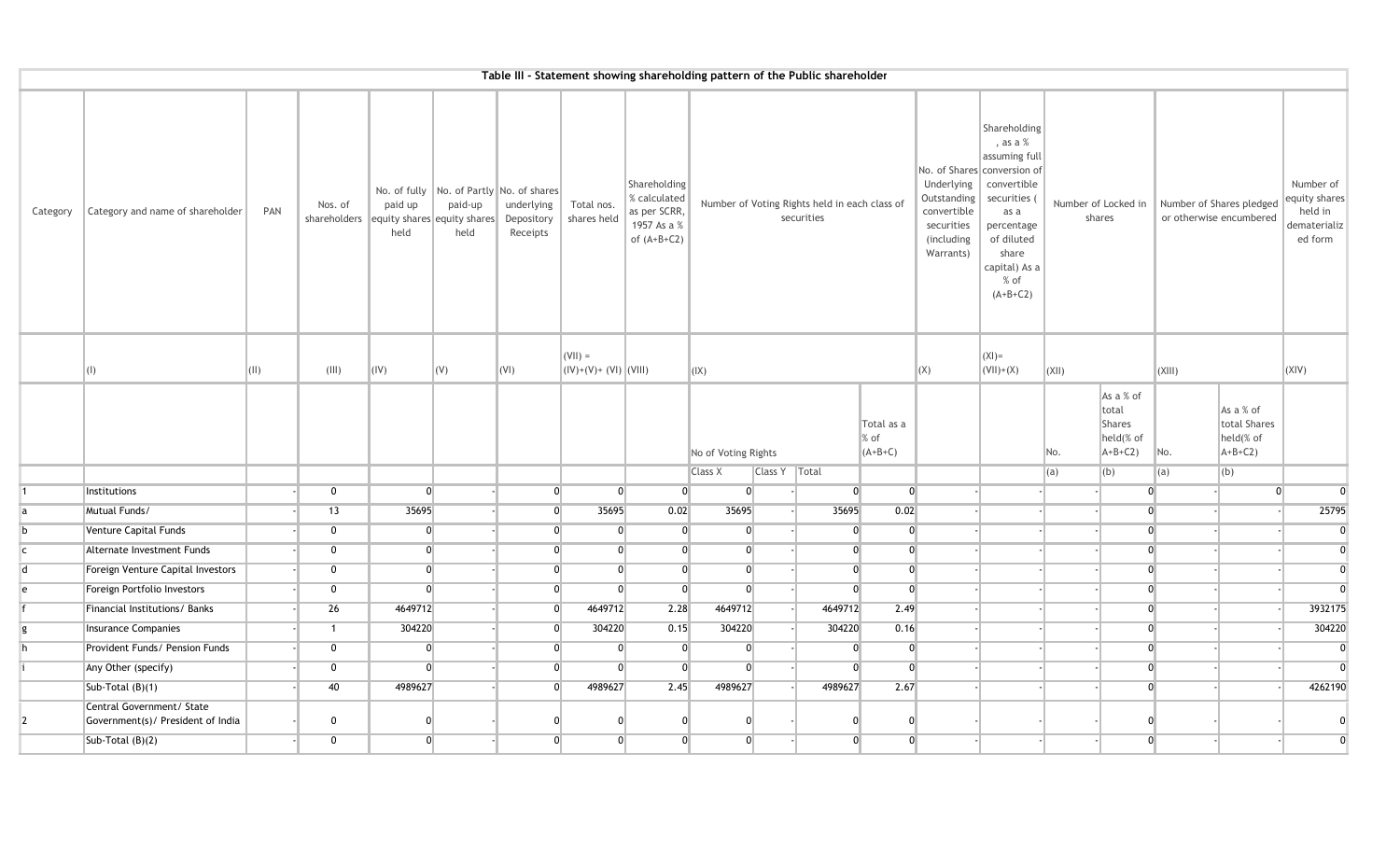| Non-institutions                                                                      |       |          |          |          |       |          |          |       |  |  |  |          |
|---------------------------------------------------------------------------------------|-------|----------|----------|----------|-------|----------|----------|-------|--|--|--|----------|
| Individuals -                                                                         | 68647 | 76702661 |          | 76702661 | 37.67 | 76702661 | 76702661 | 41.11 |  |  |  | 72541687 |
| Individual shareholders holding<br>nominal share capital up to Rs. 2<br>lakhs.        | 68446 | 43372958 |          | 43372958 | 21.3  | 43372958 | 43372958 | 23.25 |  |  |  | 39257484 |
| Individual shareholders holding<br>nominal share capital in excess of<br>Rs. 2 lakhs. | 201   | 33329703 |          | 33329703 | 16.37 | 33329703 | 33329703 | 17.86 |  |  |  | 33284203 |
| NBFCs registered with RBI                                                             |       |          |          |          |       |          |          |       |  |  |  |          |
| <b>Employee Trusts</b>                                                                |       |          |          |          |       |          |          |       |  |  |  |          |
| Overseas Depositories (holding<br>DRs) (balancing figure)                             |       |          | 17066800 | 17066800 | 8.38  |          |          |       |  |  |  |          |
| Any Other (specify)                                                                   |       |          |          |          |       |          |          |       |  |  |  |          |
| Sub-Total $(B)(3)$                                                                    | 68648 | 76702661 | 17066800 | 93769461 | 46.05 | 76702661 | 76702661 | 41.11 |  |  |  | 72541687 |
| Total Public Shareholding (B)=<br>$(B)(1)+(B)(2)+(B)(3)$                              | 68688 | 81692288 | 17066800 | 98759088 | 48.5  | 81692288 | 81692288 | 43.78 |  |  |  | 76803877 |